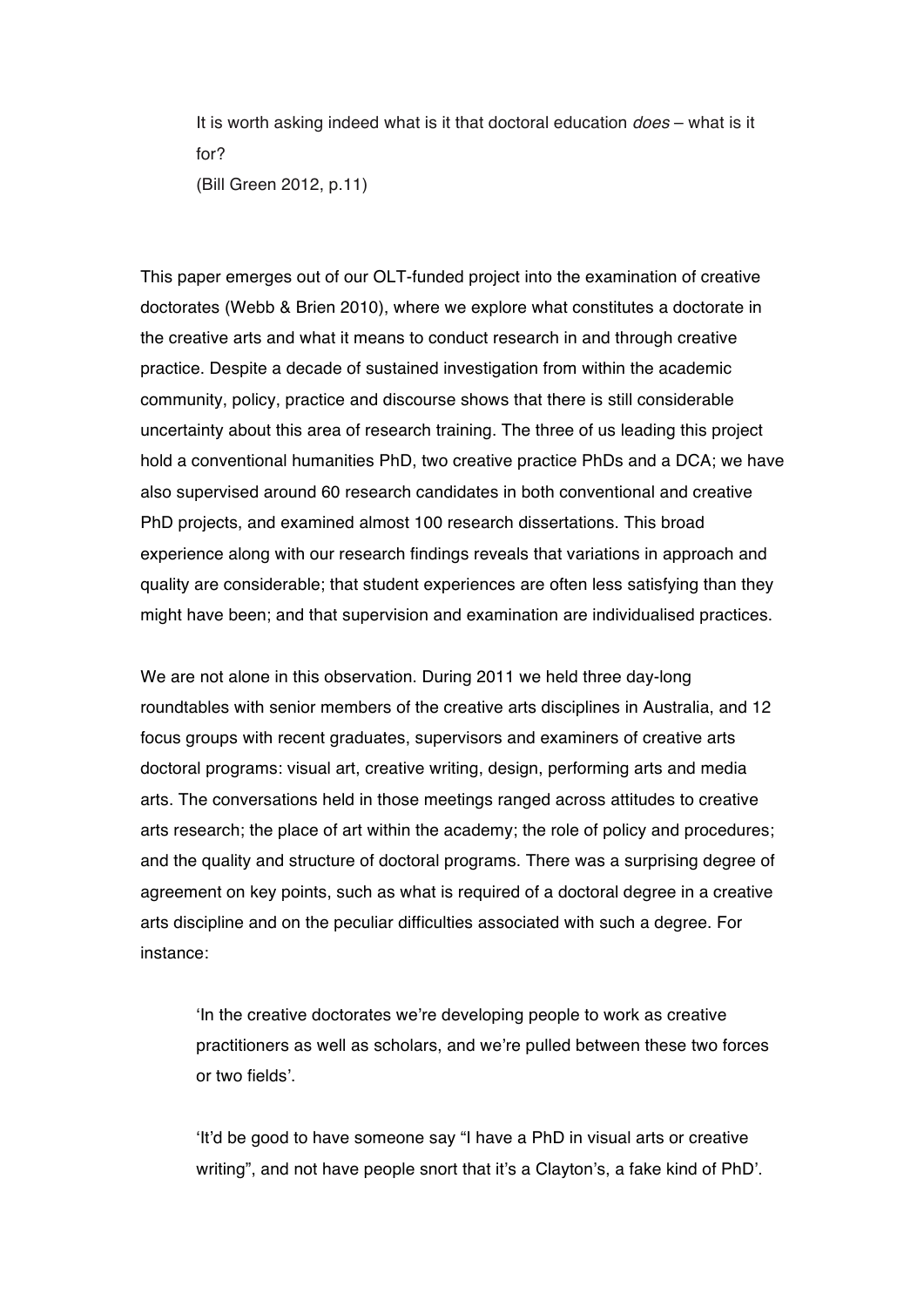'We have to write a thesis, and produce the original artworks and have an exhibition. It's like we have to do a double doctorate'.

Another point that attracted significant discussion was the question of just what constitutes a doctorate in creative arts. A surprising number of the participants were uncertain about what a 'doctorate' means for artists and in art; some seemed to be overwhelmed by the range of possibilities available; and others suggested that the various offerings are so different that it is difficult to speak about 'the creative arts doctorate' at all. Given this, we want to explicate the various modes, and then move to the question of the doctorate in art.

#### **The Doctorate: A Brief Taxonomy**

The word 'doctorate' comes from the Latin *docere*, which means 'to teach', 'to show', or 'to cause to know', and traces of that origin remain in the fact that a doctorate is an entry criterion for an academic position. Yet when we speak about doctoral programs, teaching takes a backseat, at best: the focus is on research. The Australian Qualifications Framework (AQF) endorses and indeed prescribes this approach, stating that a doctoral degree:

qualifies individuals who apply a substantial body of knowledge to research, investigate and develop new knowledge, in one or more fields of investigation, scholarship or professional practice. (AQF, 2011, p.61)

There is no mention here or elsewhere in the AQF document of teaching; research and knowledge are the reference points.

The AQF defines two doctorate types: the doctorate by research, and the Professional Doctorate (PD), which means that some doctorates fall outside this framework. The 'higher' doctorate is awarded to scholars in recognition of the value of their contributions to knowledge. The honorary doctorate is awarded to recognise public contributions made by a distinguished visitor to an institution. The doctorate by published works allows for the submission for examination of a body of work published over several years but undertaken outside the structure of a HDR program. Where the first doctorate relies on and generates a great deal of intellectual capital,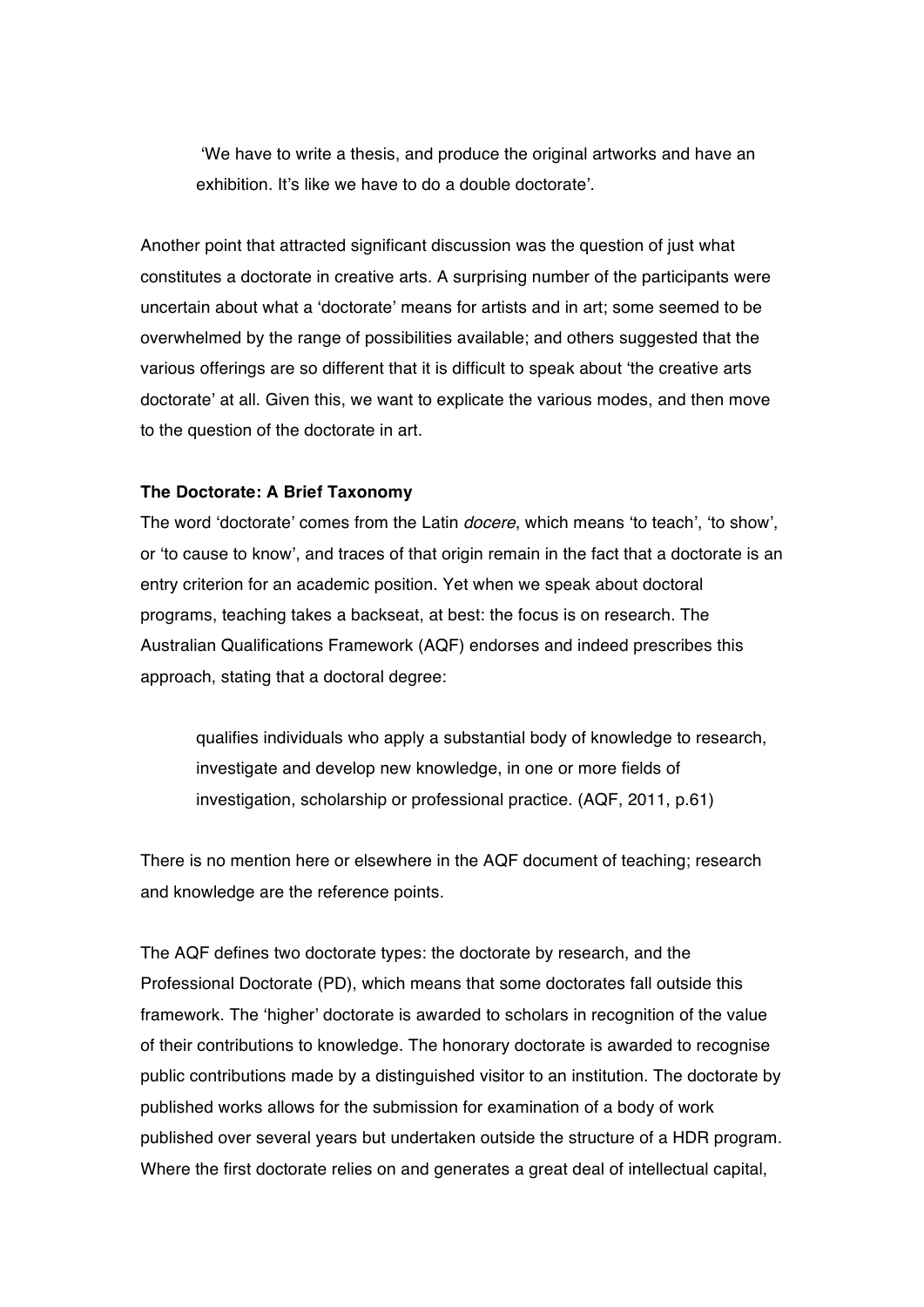the second relies on and generates a great deal of social capital. The third is more problematic: unlike the honorary doctorate it relies on conventional academic measures, and unlike the higher doctorate it is associated with concerns about quality assurance (Wilson, 2002).

The 'problem' with the doctorate by published works is avoided in the two AQFdefined doctoral courses. Of these, the PhD is the one most often offered and in which most candidates are enrolled: in 2009, 44,292 students were enrolled in doctorate by research, and only 1,465 in doctorate by coursework, in Australian universities (DEEWR, 2010). Enrolments and completions have increased remarkably in Australia and internationally: between 1949 and 2009, Australian universities awarded 94,423 doctorates (Dobson, 2012, p.95), with the vast majority awarded in the last two decades (from 1949 to 1989, only 1,209 doctorates were awarded).

The PD is tiny, compared with the PhD, and is usually considered to be a kind of 'new kid on the block', since the first was offered in Australia as recently as 1991 (Kemp, 2004, p. 401). However, under the AQF definition, it could be argued that the PD is the original form of the degree. Bourner, Bowden and Laing (2001, p.65) point out that doctoral degrees have been awarded in Europe since the  $12<sup>th</sup>$  century, when they were named degrees, from which were graduated doctors of theology, or law, or medicine, trained for professional service. This sounds very much like the current version of the PD.

## **The Creative Arts Doctorate**

Undertaking a PhD in the creative arts involves the candidate either conducting research into a field of practice, and presenting that research for examination in the form of a conventional written dissertation; or conducting research through creative practice, and presenting for examination a creative artifact and a critical dissertation. Undertaking a creative arts non-PhD doctorate (one of the variants of the DCA) may involve the candidate in coursework study, but always involves the candidate conducting research through creative practice, and presenting for examination a creative artifact and a critical dissertation.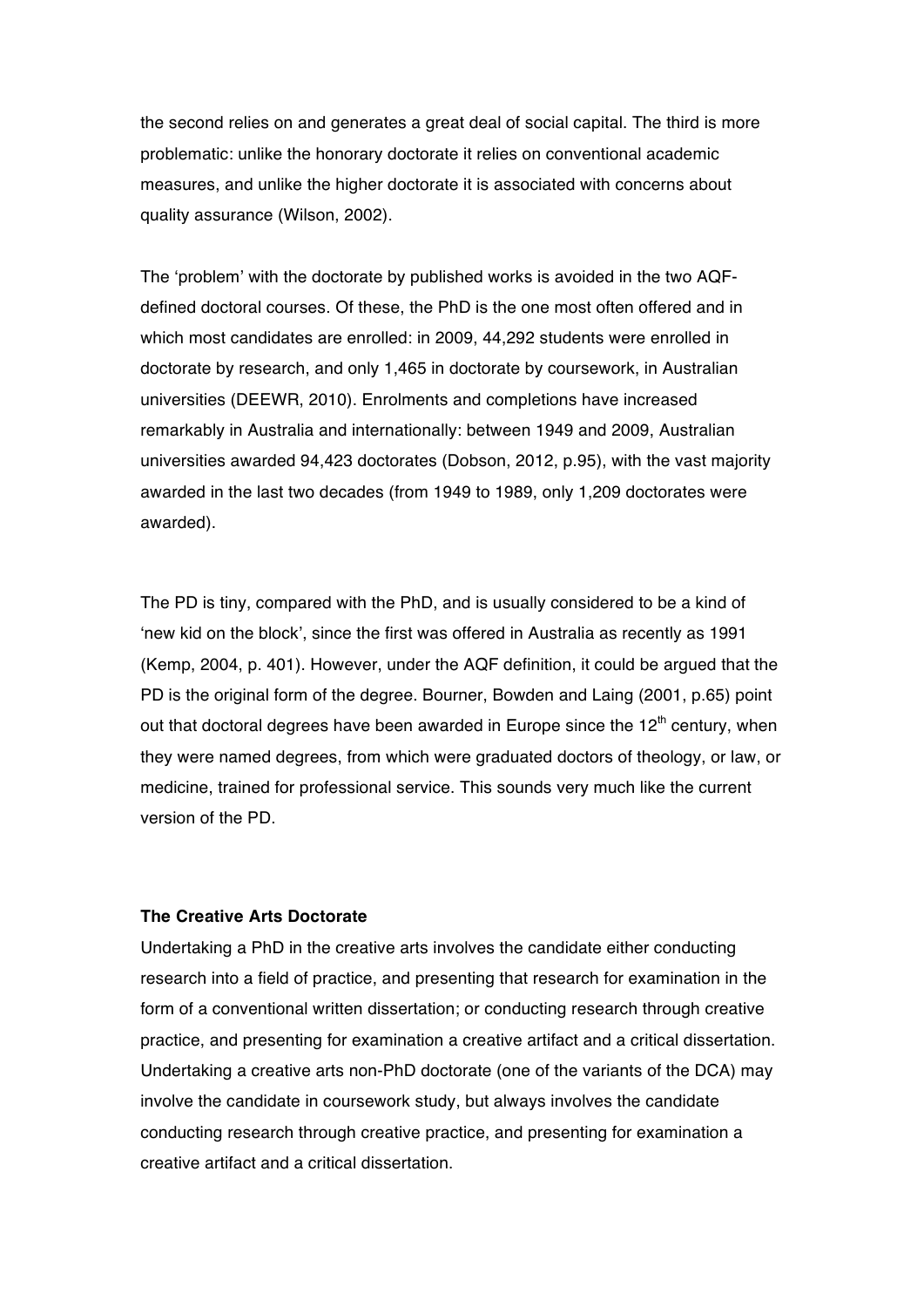This sounds, on the face of it, as though there is little or no difference between a PhD and (what is effectively) a PD in the creative arts. Where a university offers both PhD with creative product and a creative PD, a point of distinction is often established in terms of entry criteria, with candidates for the professional doctorate being expected to demonstrate high level skills in their art form. The other most consistent point of difference between the two modes is that the creative PD *must* include a major creative component, while the PhD *may* include a major creative component.

The creative disciplines are not alone in lacking precision about the structure and outcomes of their degrees. Professor of Education Bill Green writes with reference to the professional doctorate in Australia that:

its development and consolidation has been inseparable from mounting concerns about the PhD and about postgraduate research education more generally, and accordingly there continues to be widespread confusion and controversy in this regard. (Green, 2012, p.12)

Such confusion and controversy are evident in the Arts and Humanities sector; not only is it difficult to see the material difference between the PhD and the named doctorates, but the latter are often poorly understood and/or valued. We have heard many times that a creative PD is 'not a real doctorate', or at best a 'lightweight' degree. This is despite the fact that neither the AQF, which lays out the terms under which degrees can be offered, nor the Deans and Directors of Graduate Schools, who oversee the delivery of research degrees, draw any distinction between the PD and the PhD in terms of research quality (DDoGS, 2011, p.6). The AQF is particularly clear, writing that a PhD 'makes a significant and original contribution to knowledge', and a PD 'makes a significant and original contribution to knowledge in the context of professional practice' (AQF, 2011, p.61).

The lack of clarity about what a PD really is can be attributable, Green suggests, to the fact that its development 'has been largely policy and market-driven' and that this contributes to what he identifies as 'considerable range in terms of the quality both of educational provision and of academic-scholarly understanding as well as rigour' (Green, 2012, p.12). We can agree that the creative arts doctorate, whether PhD or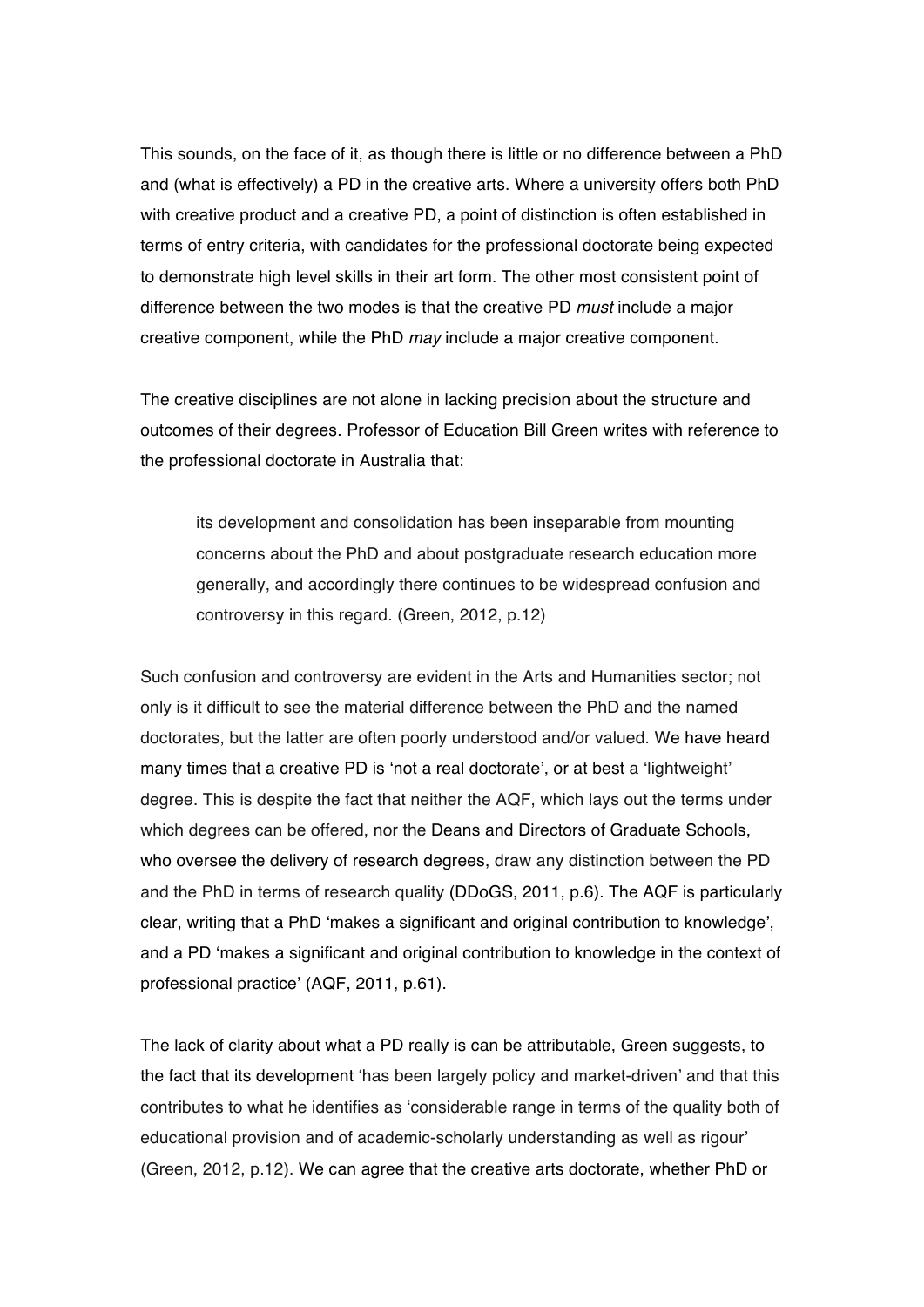PD, began life primarily as a result of the 'Dawkins' policy changes. It is true too that the market – student demand – has continued to drive the expansion of offerings. The range of quality is probably inevitable, given the number of universities that offer creative doctorates. A scan of websites and policy documents indicates that 35 Australian universities offer doctoral studies in at least one art form – either PhD, named PD, or both – and the institutional self-accreditation of these degrees makes it difficult to compare the quality and options of the courses. It is, though, possible to compare the expectations held of what candidates should produce as outputs, and in what the outcome of such a candidature should be.

With respect to outputs: regardless of whether it is a creative PhD or PD, all universities require the artifact to be accompanied by critical writing, though the volume of such writing ranges from 10,000 words to 60,000 words. The scale of the creative artifact varies too: one university, for example, requires that candidates produce 3 performances of up to 4 hours, and another requires 75 minutes of performance; one requires a 35,000-word creative writing manuscript, another requires a minimum of 70,000 words.

In terms of outcomes, universities show more consistency. Effectively, there are two sets of outcomes – one very similar set of expectations across the professional doctorates, and a second set attributable to the PhD with creative component. These precisely match the designation of each degree type that we saw above: for PDs, the expectations are that graduates will have enhanced capacity to contribute to their industry/art form; for PhDs with a creative component, graduates are expected to have the capacity to make an original contribution to knowledge. Broadly speaking then, the structures of PDs and PhDs with creative component are very similar; they are methodologically closely related; and in terms of research design they are pretty much indistinguishable. The outcomes expected differ only in relation to the target of the knowledge generated: the PD's knowledge is located firmly in applications to practice while the PhD seems to range more widely across the field of knowledge.

## **What Can the Doctorate Do?**

We started this paper with an epigraph from Bill Green: 'It is worth asking indeed what is it that doctoral education *does* – what is it for?' (Green, 2012, p.11). The language of university higher degrees policies, of the AQF, and of DDoGS suggests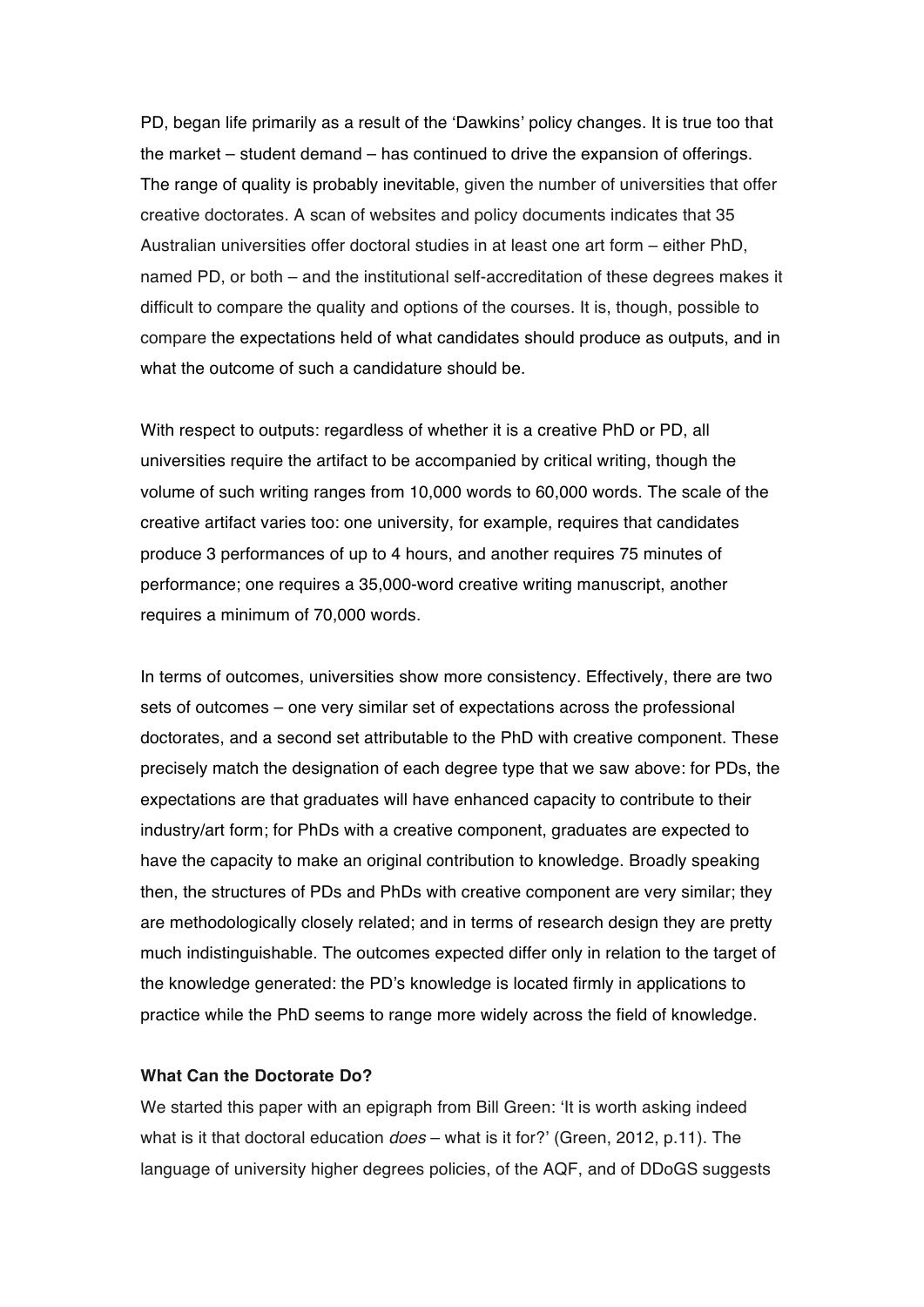that we know precisely what doctoral education does, or is for: to put candidates through a program of supervised research that will result in their having the capacity to make one or other of those contributions. In practice, however, this is rarely the case; as the participants in our project observed, doctoral education includes a range of other functions and effects. These include: training in technical and professional skills; the provision of three years of income and other resources to candidates; oneon-one mentorship; connection to a field, industry and/or peer network; the provision of a sense of identity and purpose; and a position at the front of the queue for casual academic work.

When asked 'what is it for?', many of the participants gave what we might term the 'right' answers: a contribution to knowledge; the achievement of intellectual rigour; research training; and making a contribution to their field. A creative doctorate should also, the participants insisted, train candidates to be skillful 'artist-academics', a role that involves a number of different qualities: 'how to present at conferences', 'how to run a good exhibition', and 'how to write'. It should, that is, provide what one participant called 'a new set of skills' for artists, summed up as 'the ability to be articulate – to talk about their work and enter into a wider dialogue'; 'to teach their art form and to talk about it in culture'. Interestingly, while several people offered a variation on the idea that the doctorate should 'develop the candidate's practice' and 'result in an interesting original work', only one person claimed that the point of a creative doctorate is to produce a fine creative artifact. A number of participants in fact insisted that the artwork cannot take precedence because, 'It's not about writing a book or making an artwork; it's about writing a thesis'.

This is a very substantial list of requirements, and one result is the sheer workload involved for students. If someone is genuinely going to produce high quality, innovative, well contextualized and knowledge-generating artwork in 3 to 4 years, and at the same time research and write an essay of up to 60,000 words, and achieve all those skills our participants identified, they are going to undertake an enormous amount of work. They are not alone in this; despite the complaints that circulate in the artist-academic community, a double doctorate, most doctoral candidates similarly engage in complex and demanding practice that results in a huge body of data that must then be organized and analysed, contextualized and theorized. The difference between the doctoral experience for the sculptor and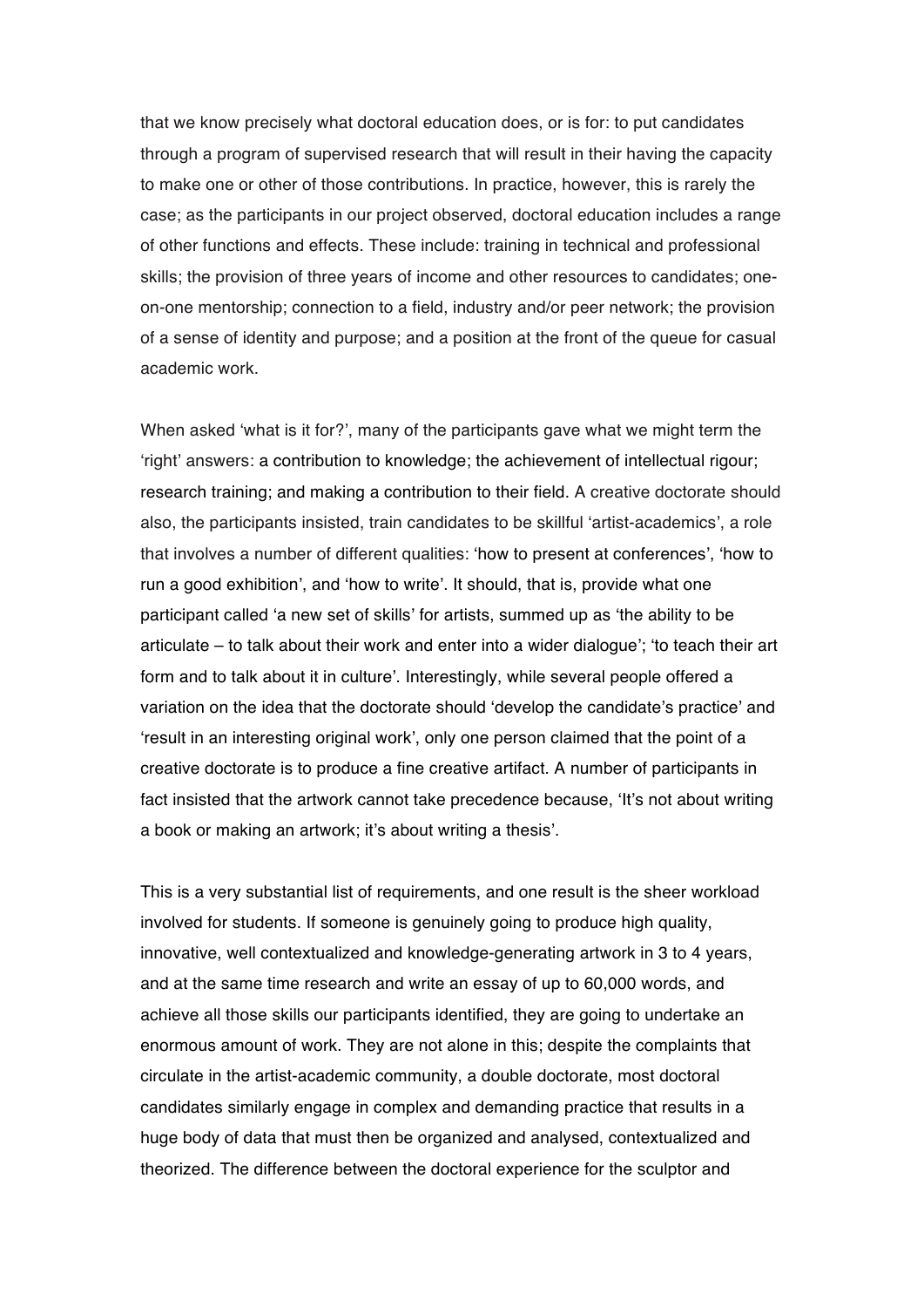another kind of HASS scholar is not, we suggest, in the amount and complexity of the work undertaken but in the split attention that artists must negotiate. A social researcher may complete a wide range of very discrete processes and acts, but all will be a part of an established scholarly work. An artist will, conversely, have to work across two quite distinct domains: the creative and the scholarly. Though the written work submitted in a creative doctorate is typically shorter, less analytical and less indepth than in a conventional doctorate, the intellectual and technical work of translating across domains, and covering two distinct approaches, is dauntingly difficult.

Despite the volume of work and the complexity of practice and thinking that is involved in a creative doctorate, the fact that so much of the time is spent in practice and in developing approaches to practice means that, necessarily, less time is spent on conventional research methods and analysis than in a conventional doctorate. Because creative arts doctoral candidates are, however, often associated with humanities and social science academics, there is often an expectation that their research will similarly address issues of theoretical interest or social problems. When it does not – or when it does so but not at the depth of a conventional PhD, or when instead it tackles questions of process or practice – the quality of a creative arts doctorate may be denigrated. This is where the negative commentary about 'Clayton's' or 'not real' doctorates, emerges.

## **Conclusion**

There are no easy answers here, but a starting point may be to conceptualise all creative arts doctorates – whether PhD or named degrees – as, or as equivalent to, PDs. Bourner et al (2001) observe:

For the Doctor of Philosophy, the candidate is normally expected to undertake a preliminary literature search and review to identify a gap. For professional doctorate research, the candidates are normally expected to start with a problem in professional practice that needs investigation and resolution. (Bourner *et al.*, 2001, p.74)

This duality provides the way forward. A candidate who focuses on a perceived problem in professional practice will find the creative arts doctorate highly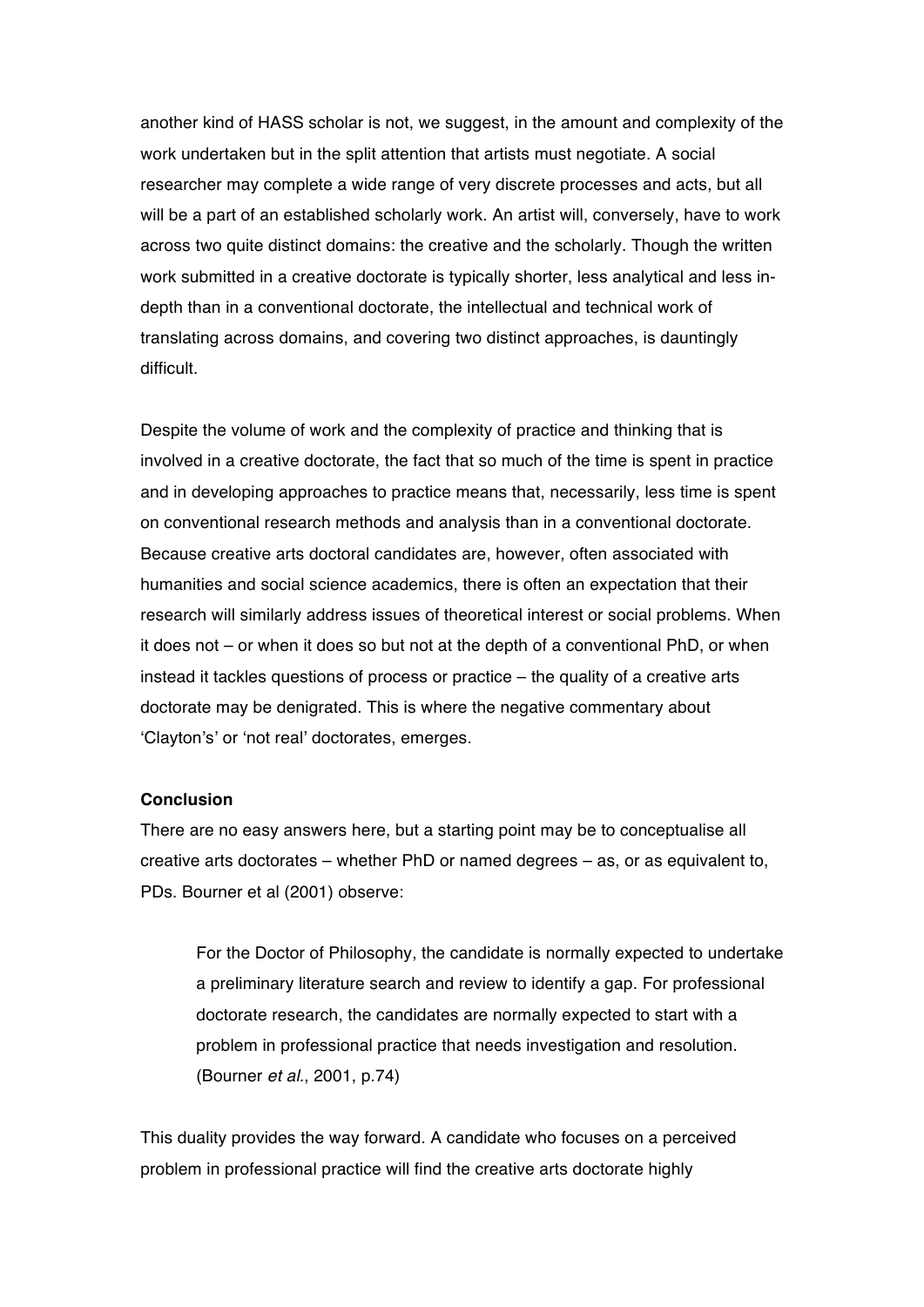appropriate; and is unlikely to produce a 'Clayton's doctorate' because the methodology, methods and approach, and field of study will be fully aligned. The work will be manageable in the time frame permitted because it will draw on and develop pre-existing capacities (the candidate does not have to undertake a crash course in grounded theory, for instance) and thus avoid the 'double doctorate' burden. It also may provide a better fit between candidate and field, as the outcome of a creative arts doctorate should be, according to one participant, that we build a community of 'scholar-artists: a different category of artists, who teach and transmit knowledge, who have a new kind of practice'.

We acknowledge that not all art projects belong in a university setting, as not all will add knowledge or improve practice. Nor are all artists suited to academia. But where there is a reasonable fit between artist, research project and doctoral program, the outcomes can be both productive and satisfying. In order to achieve this happy outcome, we need to define, refine and articulate to students, supervisors and examiners a workable and relevant creative doctorate. In this way, we can intervene in policy and in practice, shift the discourse, and craft a better place for art and artists within the university system.

*This paper emerges from research funded by the Office of Learning and Teaching; we gratefully acknowledge this support.*